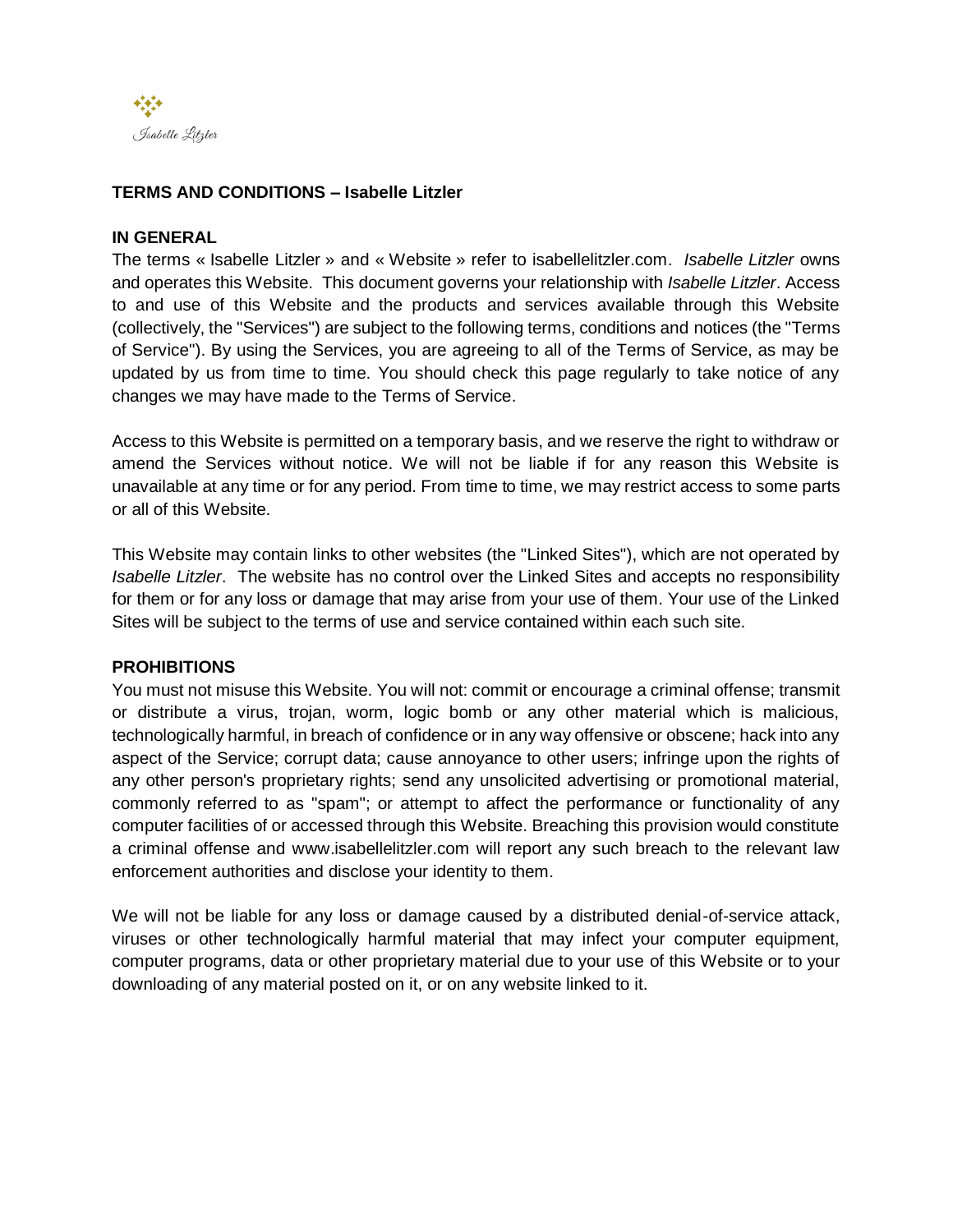

# **INTELLECTUAL PROPERTY, SOFTWARE AND CONTENT**

The intellectual property rights in all software and content (including photographic images) made available to you on or through this Website remains the property of *Isabelle Litzler* or its licensors and are protected by copyright laws and treaties around the world. All such rights are reserved by *Isabelle Litzler* and its licensors. You may store, print and display the content supplied solely for your own personal use. **You are not permitted to publish, manipulate, distribute or otherwise reproduce, in any format, any of the content or copies of the content supplied to you or which appears on this Website nor may you use any such content in connection with any business or commercial enterprise.**

# **TERMS OF SALE**

By placing an order you are offering to purchase Services on and subject to the following terms and conditions.

In order to contract with *Isabelle Litzler* you must be over 18 years of age. When placing an order you undertake that all details you provide to us are true and accurate, that you are an authorized user of the account used to place your order and that there are sufficient funds to cover the cost of the service. The cost of services may fluctuate. All prices advertised are subject to such changes.

# **(a) Our Contract**

When you place an order online, you will receive an acknowledgement e-mail confirming receipt of your order. Some online products may offer a "satisfied or reimbursed" option. You just need to check on the sales page.

# **(b) Pricing**

Whilst we try and ensure that all details, descriptions and prices which appear on this Website are accurate, errors may occur. If we discover an error in the price of any services which you have ordered we will inform you of this as soon as possible and give you the option of reconfirming your order at the correct price or cancelling it. If we are unable to contact you, we will treat the order as cancelled.

## **DISCLAIMER OF LIABILITY**

The material displayed on this Website is provided without any guarantees, conditions or warranties as to its accuracy. Unless expressly stated to the contrary to the fullest extent permitted by law, *Isabelle Litzler* and its content providers and advertisers hereby expressly exclude all conditions, warranties and other terms which might otherwise be implied by statute, common law or the law of equity and shall not be liable for any damages whatsoever, including but without limitation to any direct, indirect, special, consequential, punitive or incidental damages, or damages for loss of use, profits, data or other intangibles, damage to goodwill or reputation, or the cost of procurement of substitute goods and services, arising out of or related to the use,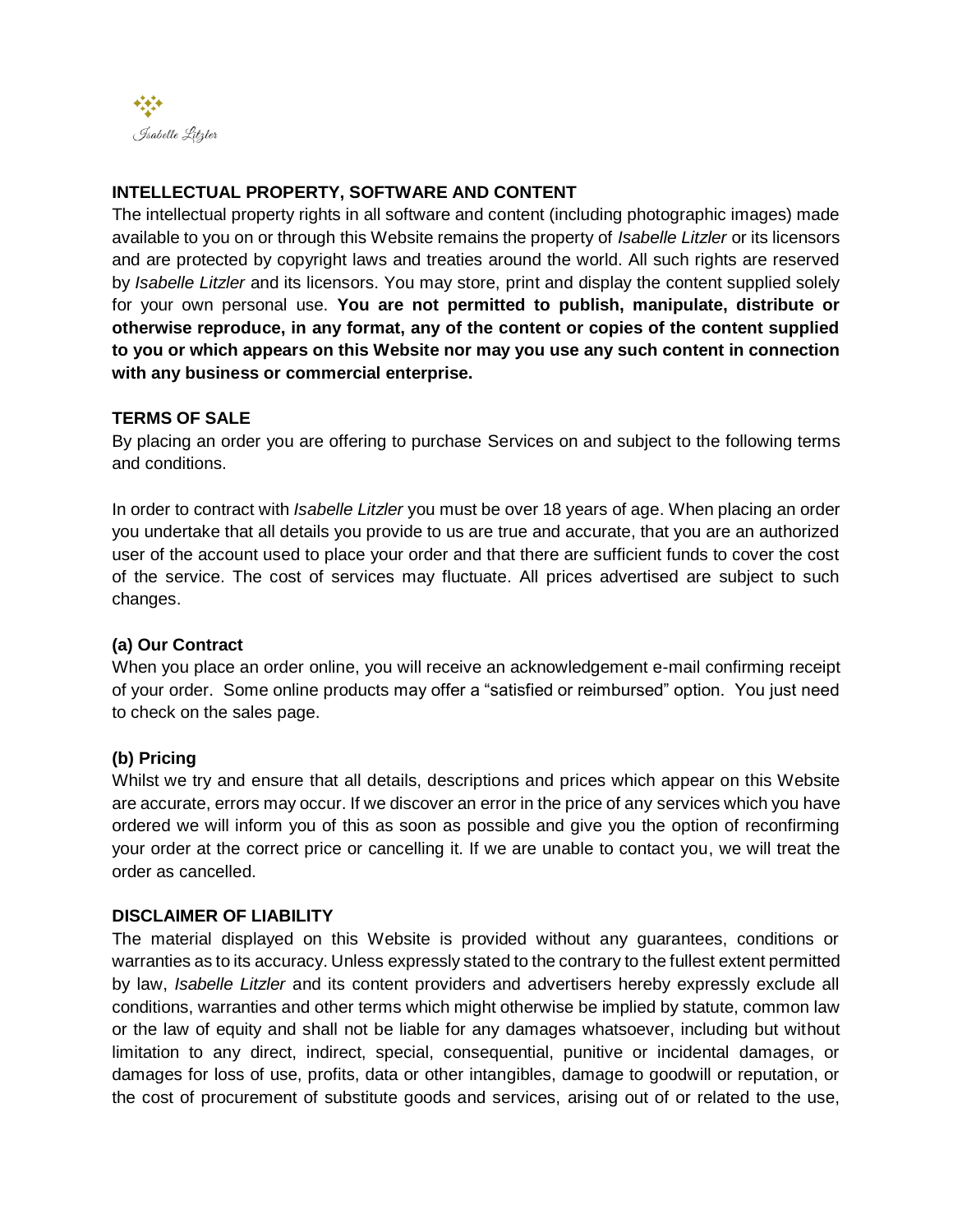

inability to use, performance or failures of this Website or the Linked Sites and any materials posted thereon, irrespective of whether such damages were foreseeable or arise in contract, tort, equity, restitution, by statute, at common law or otherwise. This does not affect www.isabellelitzler.com's liability for death or personal injury arising from its negligence, fraudulent misrepresentation, misrepresentation as to a fundamental matter or any other liability which cannot be excluded or limited under applicable law.

# **LINKING TO THIS WEBSITE**

You may link to our home page, provided you do so in a way that is fair and legal and does not damage our reputation or take advantage of it, but you must not establish a link in such a way as to suggest any form of association, approval or endorsement on our part where none exists. You must not establish a link from any website that is not owned by you. This Website must not be framed on any other site, nor may you create a link to any part of this Website other than the home page. We reserve the right to withdraw linking permission without notice.

# **DISCLAIMER AS TO OWNERSHIP OF TRADE MARKS, IMAGES OF PERSONALITIES AND THIRD PARTY COPYRIGHT**

Except where expressly stated to the contrary all persons (including their names and images), third party trade marks and content, services and/or locations featured on this Website are in no way associated, linked or affiliated with *Isabelle Litzler* and you should not rely on the existence of such a connection or affiliation. Any trade marks/names featured on this Website are owned by the respective trade mark owners. Where a trade mark or brand name is referred to it is used solely to describe or identify the products and services and is in no way an assertion that such products or services are endorsed by or connected to *Isabelle Litzler*.

# **INDEMNITY**

You agree to indemnify, defend and hold harmless *Isabelle Litzler*, its directors, officers, employees, consultants, agents, and affiliates, from any and all third party claims, liability, damages and/or costs (including, but not limited to, legal fees) arising from your use this Website or your breach of the Terms of Service.

### **VARIATION**

*Isabelle Litzler* shall have the right in its absolute discretion at any time and without notice to amend, remove or vary the Services and/or any page of this Website.

### **INVALIDITY**

If any part of the Terms of Service is unenforceable (including any provision in which we exclude our liability to you) the enforceability of any other part of the Terms of Service will not be affected all other clauses remaining in full force and effect. So far as possible where any clause/sub-clause or part of a clause/sub-clause can be severed to render the remaining part valid, the clause shall be interpreted accordingly. Alternatively, you agree that the clause shall be rectified and